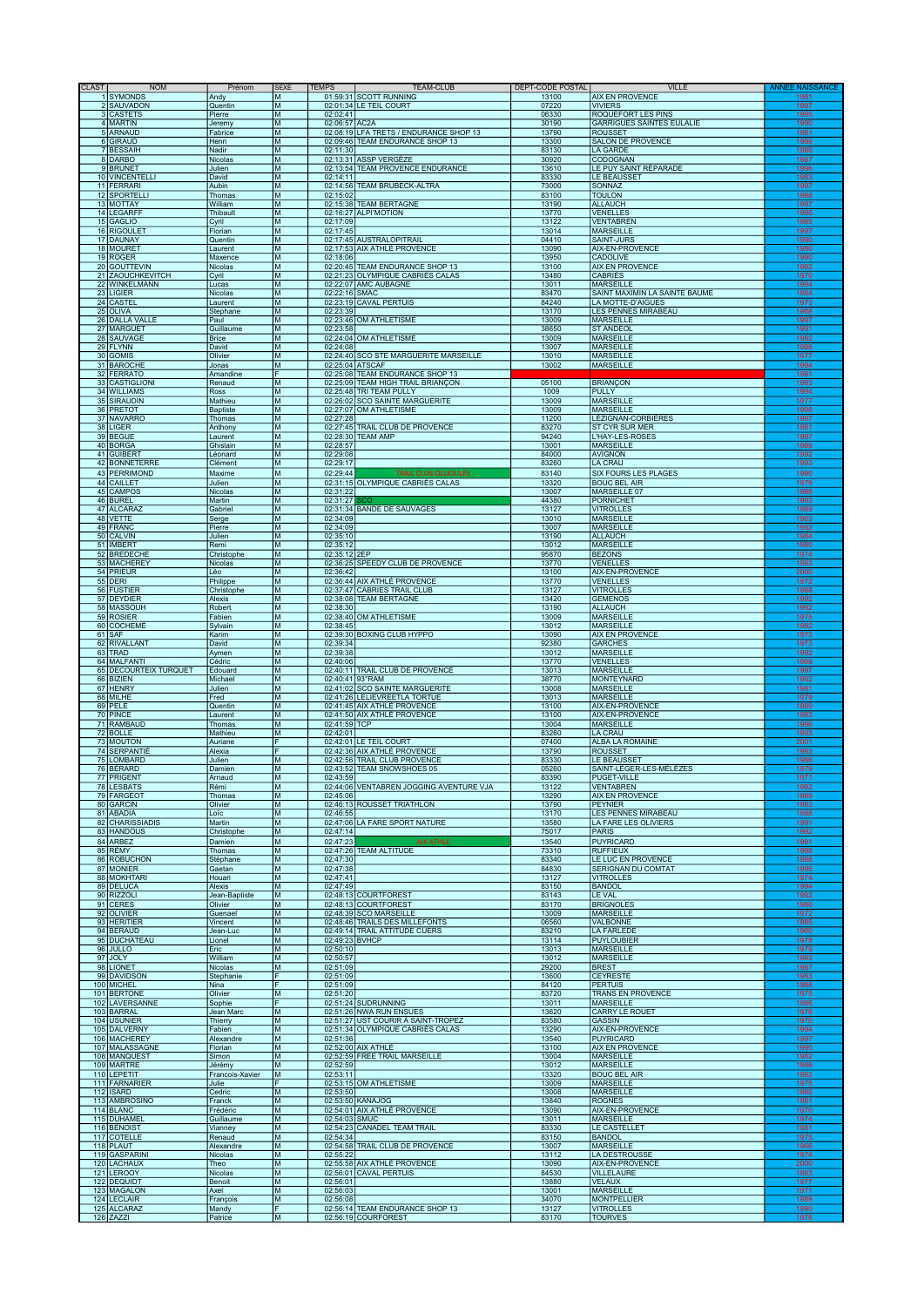| <b>CLAST</b> | <b>NOM</b>                            | Prénom                     | <b>SEXE</b>                                                                           | <b>TEMPS</b>         | <b>TEAM-CLUB</b>                                                   | DEPT-CODE POSTAL | <b>VILLE</b>                                              | <b>ANNEE NAIS</b>   |
|--------------|---------------------------------------|----------------------------|---------------------------------------------------------------------------------------|----------------------|--------------------------------------------------------------------|------------------|-----------------------------------------------------------|---------------------|
| 127          | <b>ROSTAING</b><br>128 SEBAG          | Bertrand<br>Teddy          | M                                                                                     | 02:56:21<br>02:56:48 |                                                                    | 13009<br>13111   | <b>MARSEILLE</b><br><b>COUDOUX</b>                        | 1985                |
|              | 129 BELNOU                            | Léo                        | M                                                                                     | 02:56:58             |                                                                    | 49160            | LONGUÉ-JUMELLES                                           | 1996                |
|              | 130 MOUSSU<br>131 NINCI               | Guy<br>Patrice             | M<br>M                                                                                |                      | 02:56:58 TEAM CAP AVENTURE<br>02:57:23 PATATRAIL                   | 06150<br>13850   | CANNES LA BOCCA<br><b>GREASQUE</b>                        | 1961<br>1976        |
|              | 132 ASORIN                            | Gwenael                    | M<br>M                                                                                |                      | 02:57:45 CAVAL PERTUIS                                             | 84120            | <b>PERTUIS</b>                                            | 1986<br>1976        |
|              | 133 POURTEYRON<br>134 LECOMTE         | Patrick<br>Julien          | M                                                                                     | 02:57:56             | 02:57:55 TRAIL CLUB DE L'ETOILE                                    | 13009<br>13300   | <b>MARSEILLE</b><br><b>SALON DE PROVENCE</b>              | 1995                |
|              | 135 ROCHE                             | Jean-Marie                 | M<br>M                                                                                | 02:58:35             | 02:58:25 LES TAUREAUX AILÉS DE CHARLEVAL<br><b>PAYS DAIX TRAI</b>  | 13116            | <b>VERNEGUES</b><br><b>RIANS</b>                          | 1984                |
|              | 136 THOMAS-BILLOT<br>137 FOVET        | Yannick<br>Remy            | M                                                                                     |                      | 02:58:40 FOOTING CLUB DE BARBENTANE                                | 83560<br>13690   | <b>GRAVESON</b>                                           | 1983<br>2002        |
|              | 138 ALBARE<br>139 GANIVET             | Thierry<br>Jérôme          | M<br>M                                                                                | 02:58:49 SMAC        | 02:59:09 VITROLLES TRIATHLON                                       | 83470<br>13013   | <b>SAINT MAXIMIN</b><br>MARSEILLE 13E ARRONDISSEMENT (13) | 1972<br>1977        |
|              | 140 PINET                             | Christophe                 | M                                                                                     |                      | 02:59:51 CAP GARONNE                                               | 83500            | LA SEYNE SUR MER                                          | 1972                |
|              | 141 GARCIA<br>142 LAFONT              | Clément<br>Julien          | ${\sf M}$<br>M                                                                        |                      | 03:00:15 LES AFFRANCHIS<br>03:00:26 TAUREAUX AILÉS CHARLEVAL       | 83470<br>13370   | ST MAXIMIN LA STE BAUME<br><b>MALLEMORT</b>               | <u>1990</u><br>1987 |
|              | 143 GIRAUD                            | Paul                       | M                                                                                     |                      | 03:00:35 OLYMPIQUE CABRIÈS CALAS                                   | 13320            | <b>BOUC BEL AIR</b>                                       | 1970                |
|              | 144 CASANOVA<br>145 CHOMETTE          | Jeremy<br>Clement          | M<br>M                                                                                | 03:00:58 TAC         | 03:01:03 CLUB ATHLÉTIQUE DU ROANNAIS                               | 83390<br>42300   | PIERREFEU DU VAR<br><b>ROANNE</b>                         | 1982<br>1995        |
|              | 146 POURCHOT                          | Herve                      | M<br>F                                                                                |                      | 03:01:30 OM ATHLETISME                                             | 13009            | <b>MARSEILLE</b>                                          | 1975<br>1998        |
|              | 147 BEAUFUME<br>148 RICHARD           | Clara<br>Géraldine         | F                                                                                     | 03:01:49             | 03:01:45 AIX ATHLE PROVENCE                                        | 13100<br>84240   | AIX-EN-PROVENCE<br><b>GRAMBOIS</b>                        | 1976                |
|              | 149 DERAS<br>150 CARETTE              | Julien<br>Damien           | M<br>M                                                                                | 03:01:53             | 03:01:56 CAVAL PERTUIS                                             | 13480<br>84120   | <b>CABRIÈS</b><br><b>PERTUIS</b>                          | 1982<br>1973        |
|              | 151 BAESEN                            | Yves                       | M                                                                                     |                      | 03:01:56 GAP HAUTES ALPES TRIATHLON                                | 05230            | LA BATIE NEUVE                                            | 1969                |
| 153          | 152 BLEUVAIS<br><b>BEAUVICHE</b>      | Florian<br>Romain          | M<br>M                                                                                | 03:02:34             | 03:02:31 CABRIES TRAIL CLUB                                        | 13170<br>83160   | LES PENNES MIRABEAU<br>LA VALETTE DU VAR                  | 1990<br>1983        |
| 154          | <b>DOMMERGUES</b>                     | Laure                      |                                                                                       | 03:02:34             |                                                                    | 75015            | <b>PARIS</b>                                              | 1986                |
| 155<br>156   | <b>SOLLAZZO</b><br><b>HILPRON</b>     | Christophe<br>Philippe     | M<br>M                                                                                |                      | 03:03:49 COURIR A SAUSSET<br>03:03:56 TRACS                        | 13960<br>04200   | SAUSSET LES PINS<br><b>SISTERON</b>                       | 1974<br>1973        |
|              | 157 SCHNEIDER                         | Damien                     | M                                                                                     | 03:03:56             |                                                                    | 83330            | LE CASTELLET                                              | 1963                |
|              | 158 GARDAN<br>159 ACHARD              | Nicolas<br>Fabrice         | M<br>M                                                                                |                      | 03:03:57 TRACS-ALPIMOTION<br>03:03:57 TRACS                        | 04200<br>04200   | <b>SISTERON</b><br><b>VAUMEILH</b>                        | 1976<br>1971        |
|              | 160 THIBAUD                           | Pierre                     | M                                                                                     | 03:04:18             |                                                                    | 13007            | <b>MARSEILLE</b>                                          | 1991                |
|              | 161 RINGEISSEN<br>162 BALDAN          | Jacques<br>Thierry         | M<br>M                                                                                |                      | 03:04:40 TAILLEFER TRAIL TEAM<br>03:04:42 OLYMPIQUE CABRIÈS CALAS  | 13001<br>13480   | <b>MARSEILLE</b><br><b>CABRIÈS</b>                        | 1958<br>1976        |
|              | 163 GANIVET<br>164 BRETER             | Julie<br>Mylène            | F<br>F                                                                                |                      | 03:05:19 OLYMPIQUE CABRIÈS CALAS<br>03:05:56 LA FOULÉE DE GRÉASQUE | 13480<br>13119   | <b>CALAS</b><br><b>SAINT SAVOURNIN</b>                    | 1978<br>1972        |
|              | 165 TISSERANT                         | Cedric                     | M                                                                                     |                      | 03:05:56 TEAM BERTAGNE                                             | 13008            | <b>MARSEILLE</b>                                          | 1984                |
| 166          | <b>SICARD</b><br>167 BERNARD          | Sébastien<br>Sylvain       | M<br>M                                                                                | 03:06:11<br>03:06:12 |                                                                    | 13270<br>13007   | FOS-SUR-MER<br><b>MARSEILLE</b>                           | 1996<br>1979        |
|              | 168 PERRON                            | Vincent                    | M                                                                                     | 03:06:48             |                                                                    | 13100            | AIX-EN-PROVENCE                                           | 1997                |
|              | 169 BARONNET<br>170 MAIRE             | Léo<br>Florence            | M<br>F                                                                                | 03:07:29             | 03:07:33 LONGO TRAIL                                               | 13011<br>06800   | <b>MARSEILLE</b><br><b>CAGNES SUR MER</b>                 | 2002<br>1994        |
|              | 171 BROCCHINI                         | Laurent                    | M<br>M                                                                                | 03:07:34             |                                                                    | 83980            | LE LAVANDOU                                               | 1977<br>1980        |
| 172          | <b>DIMARCANTONIO</b><br>173 SEGRETAIN | Loïc<br>Julien             | M                                                                                     | 03:07:42 KOA         | 03:07:38 CAVAL PERTUIS                                             | 84120<br>73160   | <b>PERTUIS</b><br><b>COGNIN</b>                           | 1995                |
|              | 174 BAUTRANT<br>175 TOSELLO           | Lucas<br>Alexandre         | M<br>M                                                                                | 03:08:06             | 03:07:46 TEAM TRAIL PUYRICARD                                      | 13540<br>83700   | AIX-EN-PROVENCE<br>SAINT-RAPHAËL                          | 1997<br>1978        |
|              | 176 RECOTILLET                        | Meryl                      | F                                                                                     |                      | 03:08:11 SPEEDY CLUB DE PROVENCE                                   | 13100            | AIX-EN-PROVENCE                                           | 1992                |
| 177<br>178   | <b>SAULNIER</b><br><b>GUIDI</b>       | Alexis<br>Arnaud           | M<br>M                                                                                | 03:08:11             | 03:08:11 OM ATHLETISME                                             | 13009<br>13006   | <b>MARSEILLE</b><br><b>MARSEILLE 06</b>                   | 1995<br>1983        |
| 179          | <b>DEMURU</b>                         | Mario                      | $\mathsf{M}% _{T}=\mathsf{M}_{T}\!\left( a,b\right) ,\ \mathsf{M}_{T}=\mathsf{M}_{T}$ | 03:08:11             |                                                                    | 13600            | <b>LA CIOTAT</b>                                          | 1961                |
| 180<br>181   | <b>CHALMET</b><br><b>BARNIER</b>      | Christophe<br>Luc          | M<br>M                                                                                |                      | 03:08:11 TE IPSUM VINCERE<br>03:08:15 CHALLENGE TRAIL DE PROVENCE  | 13001<br>20114   | MARSEILLE 01<br><b>FIGARI</b>                             | 1980<br>1995        |
| 182          | <b>BAROGHEL</b>                       | Damien                     | M<br>F                                                                                | 03:08:36             |                                                                    | 13100            | AIX-EN-PROVENCE                                           | 1982<br>1986        |
|              | 183 ERARD<br><b>184 DE BATTISTA</b>   | Elise<br>Sebastien         | M                                                                                     | 03:09:30<br>03:09:38 |                                                                    | 13590<br>13500   | <b>MEYREUIL</b><br><b>MARTIGUES</b>                       | 1977                |
|              | 185 PINEAU<br>186 DAOUDOL             | Cécile<br>Assafy           | F<br>M                                                                                | 03:09:46<br>03:09:56 |                                                                    | 13090<br>13008   | AIX-EN-PROVENCE<br><b>MARSEILLE</b>                       | 1987<br>1980        |
|              | 187 PICARD                            | Jerome                     | M                                                                                     |                      | 03:09:56 TRAIL CLUB DE PROVENCE                                    | 13010            | <b>MARSEILLE</b>                                          | 1973                |
|              | 188 GOUNON<br>189 LECLERC             | Fabien<br>Emmanuelle       | M<br>F                                                                                | 03:10:28             | 03:10:10 AIX ATHLE PROVENCE                                        | 13595<br>83000   | <b>AIX EN PROVENCE</b><br><b>TOULON</b>                   | 1975<br>1991        |
|              | 190 LECLERC                           | Claudine                   | F                                                                                     | 03:10:29 EPPG        |                                                                    | 83000            | <b>TOULON</b>                                             | 1991                |
|              | 191 ESTIENNE<br>192 HEME              | <u>Laurent</u><br>Victor   | M<br>M                                                                                | 03:11:13 MTC         | 03:10:36 NWA CÔTE BLEUE                                            | 13820<br>13260   | <b>ENSUES LA REDONNE</b><br>CASSIS                        | 1974<br>1997        |
|              | 193 JOHNS                             | Jonathan                   | M                                                                                     |                      | 03:11:14 COURIR PAYS DE GRASSE                                     | 06000            | <b>NICE</b>                                               | 1994                |
|              | 194 DE ROVERE<br>195 GAMEL            | Jean Marc<br>Fabrice       | M<br>M                                                                                | 03:11:27             | 03:11:24 FOULÉE DE GRÉASQUE                                        | 13010<br>13710   | <b>MARSEILLE</b><br><b>FUVEAU</b>                         | 1970<br>1969        |
|              | 196 LATIL                             | Olivier                    | M<br>M                                                                                |                      | 03:11:52 SCO SAINTE MARGUERITE MARSEILLE                           | 13260            | <b>CASSIS</b>                                             | 1986<br>1983        |
|              | 197 LE COADIC<br>198 GASTALD          | Romain<br>Remi             | M                                                                                     | 03:12:08             | 03:12:21 MJC PLAN DE CUQUES                                        | 29470<br>13005   | PLOUGASTEL DAOULAS<br><b>MARSEILLE</b>                    | 1989                |
|              | 199 PENCIOLELLI<br>200 LEFEBVRE       | Charles<br>Clément         | M<br>M                                                                                | 03:12:27             | 03:12:26 AIX ATHLE PROVENCE                                        | 13100<br>13008   | <b>AIX EN PROVENCE</b><br><b>MARSEILLE</b>                | 1974<br>1993        |
|              | 201 GUTIERREZ                         | Mickaël                    | M                                                                                     | 03:12:28             | <b>PAYS DAIX TRAIL</b>                                             | 13120            | <b>GARDANNE</b>                                           | 1979                |
|              | 202 GUICHET<br>203 BELLOIR            | Christophe<br>Gilles       | M<br>M                                                                                | 03:12:56             | 03:12:31 MJC PLAN DE CUQUES                                        | 13013<br>13109   | <b>MARSEILLE</b><br>SIMIANE COLLONGUE                     | 1970<br>1964        |
|              | 204 THOMAS                            | Enrique                    | M                                                                                     |                      | 03:13:13 LES VA-NU-PIEDS DE BORMES-LES-MIM                         | 83980            | <b>LE LAVANDOU</b>                                        | 1978                |
|              | 205 JOLIVALT<br>206 PEISSON           | Rémi<br>Erik               | M<br>M                                                                                | 03:13:30             | 03:13:37 AIL ROUSSET                                               | 13480<br>13790   | <b>CABRIES</b><br><b>ROUSSET</b>                          | 1982<br>1956        |
|              | 207 ANNICCHIARICO                     | Matthieu                   | M                                                                                     | 03:13:37             |                                                                    | 84160            | <b>CADENET</b>                                            | 1998                |
|              | 208 DEDENON<br>209 MATI               | Patrick<br>Christian       | M<br>M                                                                                | 03:14:04<br>03:14:18 |                                                                    | 13002<br>83640   | <b>MARSEILLE</b><br><b>SAINT ZACHARIE</b>                 | 1981<br>1961        |
|              | 210 PADOVANI                          | Julien                     | M<br>F                                                                                | 03:14:23             |                                                                    | 13006            | <b>MARSEILLE</b>                                          | 1980                |
|              | 211 BEJAOUI<br>212 MEDINA             | Marie-Jeanne<br>Christophe | M                                                                                     |                      | 03:14:40 LES CENTAURES PERTUIS<br>03:14:48 TRAIL CLUB DES FOUS     | 84240<br>13600   | 84240 - LA TOUR D AIGUES<br><b>LA CIOTAT</b>              | 1980<br>1974        |
|              | 213 HODE<br>214 DUBOIS                | Bérengère<br>Adrien        | F<br>M                                                                                | 03:15:14             | 03:15:13 TEAM ENDURANCE SHOP 13                                    | 13500<br>83136   | <b>MARTIGUES</b><br>ST ANASTASIE SUR ISSOLE               | 1981<br>1985        |
|              | 215 LAFFON                            | Thibault                   | M                                                                                     |                      | 03:15:15 TRAILEUR DES BUTTES                                       | 75018            | <b>PARIS</b>                                              | 1990                |
|              | 216 ALIAS<br>217 CHICHERY             | Antoine<br>Mathieu         | M<br>M                                                                                | 03:15:16             | 03:15:15 TRAILEURS DES BUTTES                                      | 75011<br>13009   | <b>PARIS</b><br><b>MARSEILLE</b>                          | 1988<br>1988        |
|              | 218 NAETS                             | Cyril                      | M                                                                                     | 03:15:17             |                                                                    | 46200            | <b>SOUILLAC</b>                                           | 1997                |
|              | 219 MOURON<br>220 PIGUET              | Michel<br>Christophe       | M<br>M                                                                                |                      | 03:15:24 COURIR A FUVEAU<br>03:15:24 COURIR À FUVEAU               | 13710<br>13710   | <b>FUVEAU</b><br><b>FUVEAU</b>                            | 1960<br>1980        |
|              | 221 GREGOIRE<br>222 BERGER            | Doriane<br><b>Brice</b>    | F<br>M                                                                                |                      | 03:16:05 COURTFOREST<br>03:17:23 AC MIRAMAS                        | 83170<br>13140   | <b>BRIGNOLES</b><br><b>MIRAMAS</b>                        | 1978<br>1997        |
|              | 223 GIULIANI                          | Julien                     | M                                                                                     | 03:17:25             |                                                                    | 13820            | <b>ENSUES LA REDONNE</b>                                  | 1979                |
|              | 224 BORDES<br>225 TORNAMBE            | Laurent<br>Bruno           | M<br>M                                                                                | 03:17:35<br>03:17:39 |                                                                    | 33000<br>13190   | <b>BORDEAUX</b><br><b>ALLAUCH</b>                         | 1977<br>1977        |
|              | 226 ROBIN                             | Dominique                  | M                                                                                     | 03:17:39             |                                                                    | 13850            | <b>GREASQUE</b>                                           | 1965                |
|              | 227 REIGNIER<br>228 RIBBE             | Emilie<br>Pierre           | F<br>M                                                                                |                      | 03:17:54 OLYMPIQUE CABRIÈS CALAS<br>03:17:55 AIX ATHLE PROVENCE    | 13320<br>13090   | <b>BOUC BEL AIR</b><br><b>AIX EN PROVENCE</b>             | 1983<br>1980        |
|              | 229 JEAN                              | Julien                     | M                                                                                     | 03:17:56             |                                                                    | 13006            | MARSEILLE 06                                              | 1990                |
|              | 230 AUDINEAU<br>231 DEMANDOLX         | Anthony<br>Marion          | M<br>F                                                                                | 03:17:57             | 03:17:59 OCCP LA CIOTAT                                            | 13380<br>13600   | PLAN DE CUQUES<br><b>LA CIOTAT</b>                        | 1991<br>1981        |
|              | 232 MELIS                             | Arnaud                     | M                                                                                     |                      | 03:18:03 AUBAGNE TRAIL CLUB                                        | 13850            | GRÉASQUE                                                  | 1985                |
|              | 233 TOGNETTI<br>234 URAS              | Jean-Luc<br>Frédéric       | M<br>M                                                                                | 03:18:20             | 03:18:20 COURTFOREST                                               | 83136<br>83170   | <b>GAREOULT</b><br><b>BRIGNOLES</b>                       | 1972<br>1973        |
|              | 235 CONSTANTIN<br>236 PUGA DE FREITAS | Cedric<br>Fabio            | M<br>M                                                                                | 03:18:34             | 03:18:35 CLUB RANDO AVENTURE                                       | 13129<br>91190   | SALIN DE GIRAUD<br>GIF-SUR-YVETTE                         | 1973<br>1985        |
|              | 237 DAVIDSON                          | Nathalie                   | F                                                                                     |                      | 03:18:40 TEAM BARKI                                                | 30650            | ROCHEFORT DU GARD                                         | 1981                |
|              | 238 ROBINET<br>239 BLACHERE           | Xavier<br>Christian        | M<br>M                                                                                | 03:19:23             | 03:19:09 SAINT RAPHAEL TRIATHLON                                   | 83600<br>13015   | <b>FRÉJUS</b><br><b>MARSEILLE 15</b>                      | 1988<br>1960        |
|              | 240 BOIZARD                           | Rocco                      | M                                                                                     | 03:19:30 FFSU        |                                                                    | 13009            | <b>MARSEILLE</b>                                          | 2000                |
|              | 241 BERRUER<br>242 BOANICHE           | Laura<br>Julien            | F<br>M                                                                                | 03:19:31 FFSU        | 03:19:51 VITROLLES TRIATHLON                                       | 13009<br>13340   | MARSEILLE 08<br><b>ROGNAC</b>                             | 2000<br>1991        |
|              | 243 JOUFFROY                          | Frédéric                   | M                                                                                     |                      | 03:19:54 AUBAGNE TRAIL CLUB                                        | 13600            | <b>LA CIOTAT</b>                                          | 1982                |
|              | 244 ABBAS<br>245 COGONI               | Francois<br>Bastien        | F<br>M                                                                                | 03:19:59             | 03:20:14 SPONDY MOUV                                               | 13600<br>13500   | <b>LA CIOTAT</b><br><b>MARTIGUES</b>                      | 1979<br>1985        |
|              | 246 GOISLARD<br>247 PELE              | Thomas<br>Kevin            | M<br>M                                                                                | 03:20:27             | 03:20:44 AIL ROUSSET                                               | 13450<br>13790   | <b>GRANS</b><br><b>ROUSSET</b>                            | 1977<br>1991        |
|              | 248 LORRE                             | Stéphane                   | M                                                                                     |                      | 03:20:57 OLYMPIQUE CABRIÉS CALAS                                   | 13480            | <b>CABRIES</b>                                            | 1969                |
|              | 249 BERTIN<br>250 OLLIVIER            | Laurent<br>Matt            | M<br>M                                                                                | 03:21:01             | 03:20:58 OM ATHLETISME                                             | 13006<br>13007   | <b>MARSEILLE</b><br><b>MARSEILLE</b>                      | 1975<br>1984        |
|              | 251 BRUN                              | Julien                     | M                                                                                     |                      | 03:21:01 LES PATTES FOLLES                                         | 84570            | <b>BLAUVAC</b>                                            | 1982                |
|              | 252 SIAKA                             | Hermann Wilfried M         |                                                                                       | 03:21:02             |                                                                    | 13090            | AIX-EN-PROVENCE                                           |                     |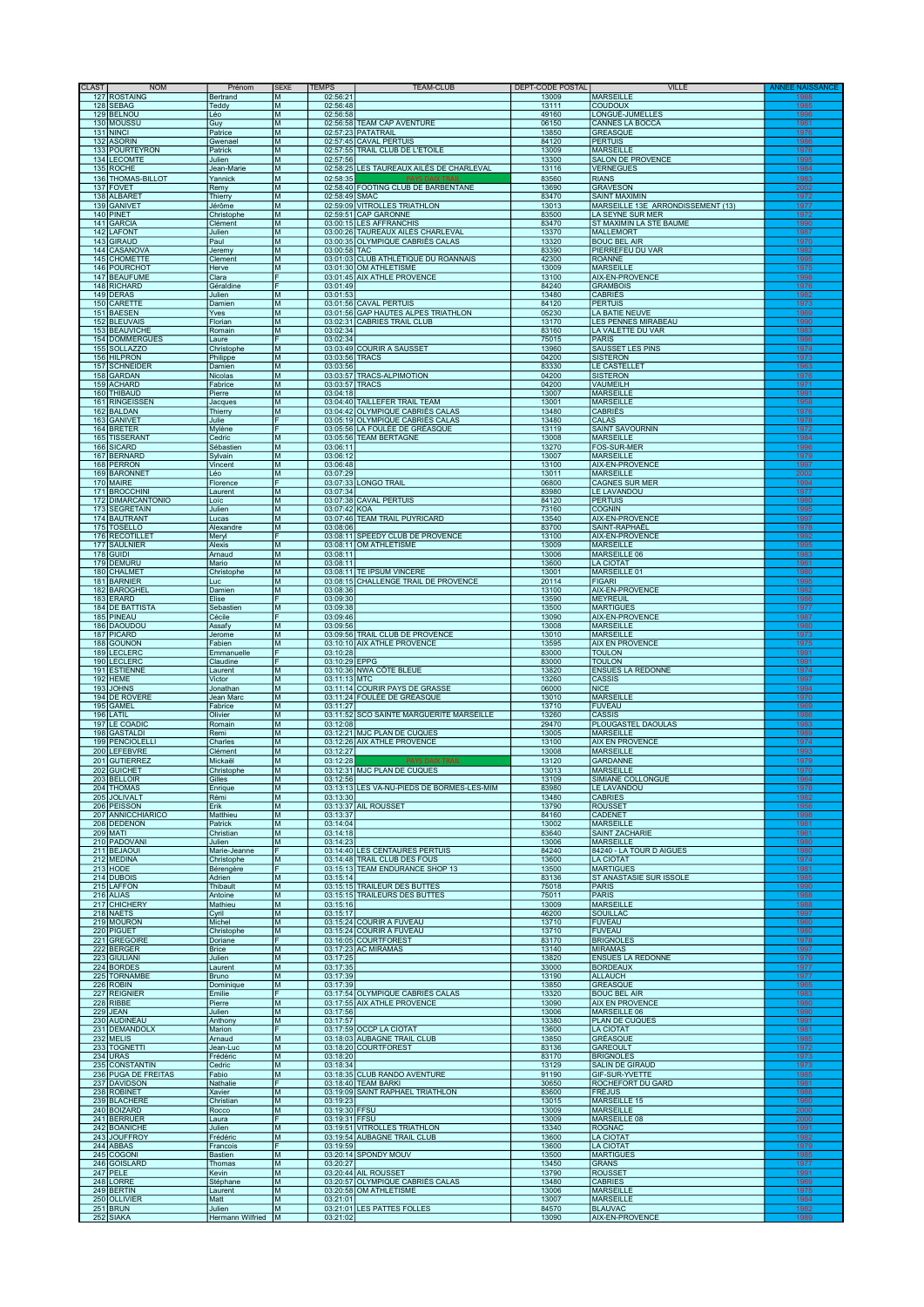| <b>CLAST</b> | <b>NOM</b>                         | Prénom                       | <b>SEXE</b>                                                                                | <b>TEMPS</b> |                      | <b>TEAM-CLUB</b>                                                          | DEPT-CODE POSTAL | <b>VILLE</b>                                          | <b>ANNEE NAK</b> |
|--------------|------------------------------------|------------------------------|--------------------------------------------------------------------------------------------|--------------|----------------------|---------------------------------------------------------------------------|------------------|-------------------------------------------------------|------------------|
|              | 253 TAGLIOFERRI<br>254 BERNARD     | Jérôme<br>Thierry            | M<br>M                                                                                     |              |                      | 03:21:08 COURTFOREST<br>03:21:21 RAJASPORT                                | 83170<br>13450   | <b>BRIGNOLES</b><br><b>GRANS</b>                      | 1979<br>1971     |
|              | 255 LAGIER-LOMER                   | Aloïs                        | M                                                                                          |              | 03:21:38             |                                                                           | 13009            | <b>MARSEILLE</b>                                      | 1997             |
|              | 256 CASTELLANI<br>257 MICHEL       | Christian<br>Jean-Christophe | M<br>M                                                                                     |              |                      | 03:22:04 COURIR À SAUSSET<br>03:22:10 GIOBERNEY TEAM                      | 13960<br>13011   | <b>SAUSSET LES PINS</b><br><b>MARSEILLE</b>           | 1960<br>1967     |
|              | 258 GIRARDET                       | Cedric                       | M                                                                                          |              | 03:22:32             |                                                                           | 13920            | SAINT MITRE LES REMPARTS                              | 1979             |
|              | 259 KELLER                         | Catherine                    | F                                                                                          |              |                      | 03:22:42 COURIR A VELAUX                                                  | 13880            | <b>VELAUX</b>                                         | 1962             |
|              | 260 LECONTE<br>261 LEROUX          | Olivier<br>Stéphane          | M<br>M                                                                                     |              | 03:22:50             | 03:22:50 OLYMPIQUE CABRIÈS CALAS                                          | 13100<br>13480   | AIX EN PROVENCE<br><b>CABRIES</b>                     | 1978<br>1966     |
|              | 262 CARRERAS                       | Jean-Baptiste                | M                                                                                          |              |                      | 03:23:22 HOLE TRAIL CLUB                                                  | 13012            | <b>MARSEILLE</b>                                      | 1992             |
|              | 263 OBERTO<br>264 PUY-CAZCARRA     | Gilles<br>Emmanuel           | M<br>M                                                                                     |              |                      | 03:23:26 AIX ATLHÉ PROVENCE<br>03:23:52 TAUREAUX AILÉS                    | 13540<br>13350   | <b>PUYRICARD</b><br><b>CHARLEVAL</b>                  | 1968<br>1980     |
|              | 265 BURGUION                       | Tiffany                      |                                                                                            |              | 03:24:22 MJC         |                                                                           | 13380            | PLAN DE CUQUES                                        | 1995             |
|              | 266 DEAU<br>267 LIABOEUF           | Olivier<br>Frédéric          | ${\sf M}$<br>M                                                                             |              | 03:24:43<br>03:24:46 |                                                                           | 13090<br>13005   | <b>AIX EN PROVENCE</b><br><b>MARSEILLE</b>            | 1983<br>1983     |
|              | 268 BOUYGUE                        | Sylvie                       |                                                                                            |              |                      | 03:24:57 AIX ATHLE PROVENCE                                               | 13090            | <b>AIX EN PROVENCE</b>                                | 1972             |
|              | 269 BERREWAERTS<br>270 CARBONNIER  | Bernard<br>Clément           | M<br>M                                                                                     |              | 03:25:02             | 03:24:58 TRAIL CLUB DE PROVENCE                                           | 13400<br>75020   | <b>AUBAGNE</b><br>PARIS                               | 1954<br>1979     |
|              | 271 DE SOUZA                       | Alexandre                    | M                                                                                          |              | 03:25:39             | <b>PAYS DAIX TRAIL</b>                                                    | 13013            | <b>MARSEILLE</b>                                      | 1986             |
|              | 272 OUTRE                          | Stéphane                     | M                                                                                          |              | 03:25:44             |                                                                           | 13790            | <b>CHATEAUNEUF LE ROUGE</b>                           | 1976             |
|              | 273 MORAES<br>274 TOMEZYK          | Christophe<br>Michel         | M<br>M                                                                                     |              | 03:26:07             | 03:26:19 AIX ATHLE PROVENCE                                               | 13290<br>13790   | <b>AIX EN PROVENCE</b><br><b>CHATEAUNEUF LE ROUGE</b> | 1974<br>1962     |
|              | 275 LUPETTI                        | Pierre                       | Iм                                                                                         |              | 03:26:26             |                                                                           | 83400            | <b>HYÈRES</b>                                         | 1985             |
|              | 276 FERAILLE<br>277 GARCIA         | Bruno<br>Nicolas             | M<br>M                                                                                     |              | 03:26:50             | 03:26:34 SMUC                                                             | 13008<br>13006   | <b>MARSEILLE</b><br><b>MARSEILLE</b>                  | 1964<br>1989     |
|              | 278 BOSCHI                         | Guy                          | M                                                                                          |              |                      | 03:26:55 COURIR AU ROVE                                                   | 13820            | ENSUÈS-LA-REDONNE                                     | 1961             |
|              | 279 GUEDI<br>280 GROSOS            | Ismael<br>Mickaël            | M<br>M                                                                                     |              |                      | 03:27:16 OM ATHLETISME<br>03:27:21 MASSILIA MARATHON                      | 13009<br>13012   | <b>MARSEILLE</b><br><b>MARSEILLE</b>                  | 1983<br>1971     |
|              | 281 MACAREZ                        | Maxime                       | M                                                                                          |              |                      | 03:27:22 COURIR À FUVEAU                                                  | 13120            | <b>GARDANNE</b>                                       | 1984             |
|              | 282 ROUX<br>283 VOUTIER            | Mélanie<br>Nathalie          | F                                                                                          |              | 03:27:37             | 03:27:43 ENDURANCE PASSION 13                                             | 84220<br>13005   | <b>CABRIÈRES D'AVIGNON</b><br><b>MARSEILLE</b>        | 1980<br>1966     |
|              | 284 RENARD                         | Gilles                       | M                                                                                          |              |                      | 03:28:05 UGLOW FAMILY                                                     | 30800            | <b>SAINT GILLES</b>                                   | 1972             |
|              | 285 GRIMALDI                       | Jean-Michel                  | M                                                                                          |              |                      | 03:28:05 TEAM EMER                                                        | 13330            | PÉLISSANNE                                            | 1965             |
|              | 286 BERGE<br>287 COADOU            | Matthieu<br>Yann             | M<br>M                                                                                     |              | 03:28:20<br>03:28:21 |                                                                           | 13008<br>13012   | <b>MARSEILLE</b><br><b>MARSEILLE</b>                  | 1986<br>1974     |
|              | 288 MOULOU                         | Ludovic                      | M                                                                                          |              | 03:28:25             |                                                                           | 13090            | <b>AIX EN PROVENCE</b>                                | 1979             |
|              | 289 PAPET<br>290 NEVERS            | Didier<br>Pierre             | M<br>M                                                                                     |              | 03:28:33             | 03:28:32 AIX ATHLÉ PROVENCE                                               | 13090<br>13009   | <b>AIX EN PROVENCE</b><br><b>MARSEILLE</b>            | 1969<br>1985     |
|              | 291 DURA                           | Ludivine                     |                                                                                            |              |                      | 03:28:35 AIX ATHLE                                                        | 13100            | AIX-EN-PROVENCE                                       | 1978             |
|              | 292 GUTIERREZ<br>293 PAPOT         | Raphael<br>Lise              | M                                                                                          |              |                      | 03:28:42 TEAM SPORTADDICT/AUBAGNE TRAIL CL<br>03:28:47 TRIATHL'AIX        | 13124<br>13090   | <b>PEYPIN</b><br><b>AIX EN PROVENCE</b>               | 1970<br>1968     |
|              | 294 BARON                          | Charles-Edouard              | M                                                                                          |              | 03:29:18             |                                                                           | 13950            | <b>CADOLIVE</b>                                       | 1986             |
|              | 295 OUTRE<br>296 CHEVALLIER        | Benoit                       | М<br>M                                                                                     |              | 03:29:38<br>03:29:40 |                                                                           | 13127<br>13006   | <b>VITROLLES</b><br><b>MARSEILLE</b>                  | 1980<br>1990     |
|              | 297 VEYRON                         | Hugo<br>Roman                | M                                                                                          |              | 03:30:01             |                                                                           | 13100            | AIX-EN-PROVENCE                                       | 1997             |
|              | 298 PERRIER                        | Gilles                       | M                                                                                          |              | 03:30:32             |                                                                           | 13090            | <b>AIX EN PROVENCE</b>                                | 1969             |
|              | 299 LAMY<br>300 LALLOZ             | Laurent<br>Amandine          | M<br>F                                                                                     |              | 03:30:49<br>03:30:53 |                                                                           | 13190<br>13300   | <b>ALLAUCH</b><br><b>SALON DE PROVENCE</b>            | 1980<br>1992     |
|              | 301 SEGUIN                         | Leo                          | M                                                                                          |              |                      | 03:30:55 ROAD TRIP EQUIPO                                                 | 34090            | <b>MONTPELLIER</b>                                    | 1992             |
|              | 302 GURDJIAN<br>303 PAOLI          | Pierre<br>Nathalie           | M                                                                                          |              | 03:31:33             | 03:31:49 OLYMPIQUE CABRIÈS CALAS                                          | 13120<br>13480   | <b>GARDANNE</b><br><b>CABRIES</b>                     | 1985<br>1969     |
|              | 304 PÉDEUTOUR                      | Sarah                        |                                                                                            |              | 03:31:53             |                                                                           | 13004            | 13004 - MARSEILLE 04                                  | 1993             |
|              | 305 MAGNAN<br>306 BERTIL           | Léo<br>Nicolas               | M<br>M                                                                                     |              | 03:31:53<br>03:31:56 |                                                                           | 13004<br>13010   | <b>MARSEILLE</b><br><b>MARSEILLE</b>                  | 1996<br>1988     |
|              | 307 BENEDETTI                      | Guillaume                    | M                                                                                          |              | 03:31:56             |                                                                           | 13400            | <b>AUBAGNE</b>                                        | 1983             |
|              | 308 DUMAY                          | Vanessa                      | F<br>E                                                                                     |              | 03:32:02             |                                                                           | 13780            | <b>CUGES LES PINS</b>                                 | 1974<br>1976     |
|              | 309 MOUGEOT<br>310 DECOMBE         | Evelyne<br>Alice             | F                                                                                          |              | 03:32:07             | 03:32:02 CSP 13                                                           | 13780<br>13009   | <b>CUGES LES PINS</b><br><b>MARSEILLE</b>             | 1995             |
|              | 311 JULIEN                         | Guillaume                    | M                                                                                          |              | 03:32:09             |                                                                           | 13700            | <b>MARIGNANE</b>                                      | 1998             |
|              | 312 PLASSARD<br>313 LEMOINE        | Flavian<br>Yannick           | M<br>M                                                                                     |              | 03:32:15<br>03:32:20 |                                                                           | 84120<br>13710   | <b>PERTUIS</b><br><b>FUVEAU</b>                       | 1996<br>1982     |
|              | 314 PROVASI                        | Alain                        | M                                                                                          |              | 03:32:53             |                                                                           | 83140            | SIX FOURS LES PLAGES                                  | 1971             |
|              | 315 TRARIEUX-LUMIÈRE<br>316 BONNET | Arthur<br>Eric               | M<br>M                                                                                     |              | 03:33:11             | 03:33:12 AIX ATHLE PROVENCE                                               | 13006<br>13100   | <b>MARSEILLE</b><br>ST MARC JAUMEGARDE                | 1979<br>1958     |
|              | 317 MOULY                          | Nicolas                      | M                                                                                          |              |                      | 03:33:23 CSP 13                                                           | 13013            | <b>MARSEILLE</b>                                      | 1965             |
|              | 318 JONQUERES<br>319 CERRONE       | Lucas<br>Hugo                | M<br>M                                                                                     |              | 03:34:05             | 03:34:03 METALUMINE                                                       | 13140<br>13006   | <b>MIRAMAS</b><br><b>MARSEILLE</b>                    | 1991<br>1985     |
|              | 320 SENA                           | Mickael                      | M                                                                                          |              | 03:34:34             |                                                                           | 13007            | MARSEILLE (13007)                                     | 1992             |
|              | 321 SANCHEZ<br>322 HILAIRE         | Gérôme<br>Grég               | M<br>M                                                                                     |              | 03:34:40             | 03:34:52 SPEEDY CLUB DE PROVENCE                                          | 13100<br>13650   | LE THOLONET<br><b>MEYRARGUES</b>                      | 1972<br>1980     |
|              | 323 VIDALI                         | Serge                        | M                                                                                          |              |                      | 03:34:56 ROUSSET TRIATLHON                                                | 13790            | <b>ROUSSET</b>                                        | 1959             |
|              | 324 CHAILLET<br>325 GRANDJEAN      | Frédéric<br>Jean-Paul        | M<br>M                                                                                     |              |                      | 03:35:02 LES TAUREAUX AILES CHARLEVAL<br>03:35:07 OLYMPIQUE CABRIÈS CALAS | 13350<br>13480   | <b>CHARLEVAL</b><br><b>CABRIES</b>                    | 1978<br>1961     |
|              | 326 BOUVIER                        | Richard                      | M                                                                                          |              | 03:35:21             |                                                                           | 83000            | <b>TOULON</b>                                         | 1973             |
|              | 327 BAUDRY<br>328 LANGLOIS         | Regis<br>Clémence            | М                                                                                          |              |                      | 03:35:26 AIX ATHLÉ PROVENCE<br>03:35:30 TOULON VAR TRIATHLON              | 13090<br>83190   | AIX EN PROVENCE<br><b>OLLIOULES</b>                   | 1963<br>1992     |
|              | 329 VALENTIN                       | Michel                       | M                                                                                          |              | 03:35:53             |                                                                           | 83000            | TOULON                                                | 1983             |
|              | 330 MARTIN                         | Fabrice                      | M                                                                                          |              | 03:36:46             |                                                                           | 13950            | <b>CADOLIVE</b>                                       | 1966             |
|              | 331 STEIMETZ<br>332 BEZIERS        | Patrice<br>Philippe          | M<br>M                                                                                     |              | 03:37:29             | 03:37:08 AIX ATHLÉTISME                                                   | 13100<br>13011   | <b>AIX EN PROVENCR</b><br><b>MARSEILLE</b>            | 1969<br>1967     |
|              | 333 DE ARAUJO                      | Patrick                      | M<br>F                                                                                     |              |                      | 03:37:34 MENERBES RUNNING                                                 | 84560            | <b>MENERBES</b>                                       | 1973             |
|              | 334 KELLER<br>335 MENOT            | Pascale<br>Sylvie            |                                                                                            |              | 03:37:49             | 03:37:58 ATSCAF ST ICTORET                                                | 13008<br>13700   | <b>MARSEILLE</b><br><b>MARIGNANE</b>                  | 1967<br>1967     |
|              | 336 PUIGCERVER                     | Elsa                         | F                                                                                          |              | 03:37:58             |                                                                           | 64480            | <b>USTARITZ</b>                                       | 1989             |
|              | 337 THALAMAS<br>338 PARFU          | Bertrand<br>Florent          | M<br>Iм                                                                                    |              | 03:37:59             | 03:37:59 AIX ATHLÈ PROVENCE                                               | 65200<br>13090   | <b>CIEUTAT</b><br><b>AIX EN PROVENCE</b>              | 1990<br>1988     |
|              | 339 SCOTTI                         | Marianne                     | F                                                                                          |              | 03:38:22             |                                                                           | 13119            | <b>SAINT SAVOURNIN</b>                                | 1983             |
|              | 340 GALLIZIO<br>341 VIART          | Céline<br>Jacky              | M                                                                                          |              | 03:38:23             | 03:38:23 LA FOULÉE DE GRÉASQUE                                            | 13950<br>13124   | <b>CADOLIVE</b><br><b>PEYPIN</b>                      | 1981<br>1976     |
|              | 342 LANNOU                         | Benoit                       | M                                                                                          |              |                      | 03:38:35 TRAIL CLUB DE PROVENCE                                           | 13010            | <b>MARSEILLE</b>                                      | 1998             |
|              | 343 ROGER<br>344 VIEU              | Florian<br>Elodie            | M                                                                                          |              | 03:38:46             | 03:38:40 LE LIÈVRE ET LA TORTUE                                           | 13830<br>13090   | <b>ROQUEFORT LA BEDOULE</b><br>AIX-EN-PROVENCE        | 1974<br>1998     |
|              | 345 GERARD                         | Thomas                       | M                                                                                          |              | 03:38:58             |                                                                           | 13006            | <b>MARSEILLE</b>                                      | 1988             |
|              | 346 ALLEMAND<br>347 NICOLINI       | Andre                        | $\mathsf{M}% _{T}=\mathsf{M}_{T}\!\left( a,b\right) ,\ \mathsf{M}_{T}=\mathsf{M}_{T}$<br>M |              | 03:39:04             | 03:39:02 MJC PLAN DE CUQUES                                               | 13013<br>84530   | <b>MARSEILLE</b><br><b>VILLELAURE</b>                 | 1963<br>1978     |
|              | 348 NEICHEL                        | Benoit<br>Benoit             | M                                                                                          |              | 03:39:13             |                                                                           | 13260            | <b>CASSIS</b>                                         | 1981             |
|              | 349 MARQUES                        | Caroline                     | F                                                                                          |              | 03:39:42             | 03:39:14 COURIR ET SOURIRE/TERRE DE RUNNIN                                | 83136            | <b>GARÉOULT</b>                                       | 1977             |
|              | 350 HARRY<br>351 RETSIN            | Rémy<br>Camille              | M<br>F                                                                                     |              | 03:39:42             |                                                                           | 13007<br>13007   | <b>MARSEILLE</b><br><b>MARSEILLE</b>                  | 1993<br>1994     |
|              | 352 POULAIN                        | Stéphane                     | M                                                                                          |              | 03:39:45             | 03:39:56 AIX ATHLE PROVENCE                                               | 13009            | <b>MARSEILLE</b>                                      | 1972             |
|              | 353 BRIOT<br>354 LECUYER           | Anthony<br>Loic              | M<br>M                                                                                     |              | 03:39:59             |                                                                           | 13100<br>13600   | <b>AIX EN PROVENCE</b><br><b>CEYRESTE</b>             | 1977<br>1976     |
|              | 355 BASMADJOGLOU                   | Pierryl                      | M                                                                                          |              | 03:40:11             |                                                                           | 30128            | <b>GARONS</b>                                         | 1978             |
|              | 356 VOURIOT<br>357 ESTEVES         | Franck<br>Vitor              | M<br>M                                                                                     |              | 03:40:31<br>03:41:01 | <b>PAYS DAIX TRAIL</b>                                                    | 13122<br>20137   | <b>VENTABREN</b><br>PORTO VECCHIO                     | 1984<br>1977     |
|              | 358 GAUDIOT                        | Thomas                       | M                                                                                          |              | 03:41:01             |                                                                           | 13008            | <b>MARSEILLE</b>                                      | 1990             |
|              | 359 SPIGA<br>360 CAILLOL           | Damien                       | M<br>M                                                                                     |              | 03:41:37<br>03:41:46 |                                                                           | 13008<br>13620   | <b>MARSEILLE</b><br><b>CARRY LE ROUET</b>             | 1980<br>1970     |
|              | 361 BARRE                          | Stéphane<br>Christophe       | M                                                                                          |              | 03:41:51             |                                                                           | 13830            | <b>ROQUEFORT LA BEDOULE</b>                           | 1966             |
|              | 362 RENAUD                         | Magali                       | F                                                                                          |              |                      | 03:42:00 SCO SAINTE MARGUERITE                                            | 13008            | <b>MARSEILLE</b>                                      | 1977             |
|              | 363 LEBEC<br>364 CHATAGNON         | <b>Baptiste</b><br>Damien    | M<br>M                                                                                     |              | 03:42:38<br>03:42:41 |                                                                           | 13009<br>13820   | <b>MARSEILLE</b><br><b>ENSUES LA REDONNE</b>          | 1986<br>1988     |
|              | 365 LOUIS                          | Claire                       | F                                                                                          |              | 03:43:05             |                                                                           | 13590            | <b>MEYREUIL</b>                                       | 1994             |
|              | 366 JOSSE<br>367 SCHELL            | Loann<br>Jean-Charles        | M<br>Iм                                                                                    |              | 03:43:10<br>03:43:14 |                                                                           | 83210<br>13090   | SOLLIĖS-VILLE<br><b>AIX EN PROVENCE</b>               | 1993<br>1992     |
|              | 368 BAHI                           | Farid                        | M                                                                                          |              | 03:43:16             |                                                                           | 13790            | <b>ROUSSET</b>                                        | 1976             |
|              | 369 PORTELETTE<br>370 DUSSOLLIER   | Thierry<br>Christophe        | M<br>M                                                                                     |              | 03:43:44             | 03:43:31 LONGO TRAIL                                                      | 06800<br>13720   | <b>CAGNES SUR MER</b><br>LA BOUILLADISSE              | 1966<br>1973     |
|              | 371 DE MARION                      | Philippine                   |                                                                                            |              | 03:44:01             |                                                                           | 13100            | AIX-EN-PROVENCE                                       | 1999             |
|              | 372 CARPANZANO<br>373 POISSONNEAU  | Tiffany<br>Marie-Christine   | F                                                                                          |              |                      | 03:44:10 AIL ROUSSET<br>03:44:11 AIL ROUSSET                              | 13790<br>13530   | <b>ROUSSET</b><br><b>TRETS</b>                        | 1997<br>1971     |
|              | 374 LOPES                          | Patrick                      | M                                                                                          |              |                      | 03:44:23 ATHLÉTISME BERRE CLUB                                            | 13130            | <b>BERRE L ETANG</b>                                  | 1979             |
|              | 375 MERCIER<br>376 RENAUD          | Patrick<br>Patrick           | M<br>M                                                                                     |              | 03:44:38             | 03:44:40 ATHLETIC BERRE CLUB                                              | 18110<br>13127   | <b>ALLOGNY</b><br><b>VITROLLES</b>                    | 1988<br>1968     |
|              | 377 ANGELETTI                      | Benjamin                     | M                                                                                          |              | 03:44:44             |                                                                           | 83330            | LE PLAN DU CASTELLET                                  | 1986             |
|              | 378 DEL GUIDICHE                   | Jean Pierre                  | M                                                                                          |              |                      | 03:44:56 AMC AUBAGNE                                                      | 13112            | LA DESTROUSSE                                         | 1961             |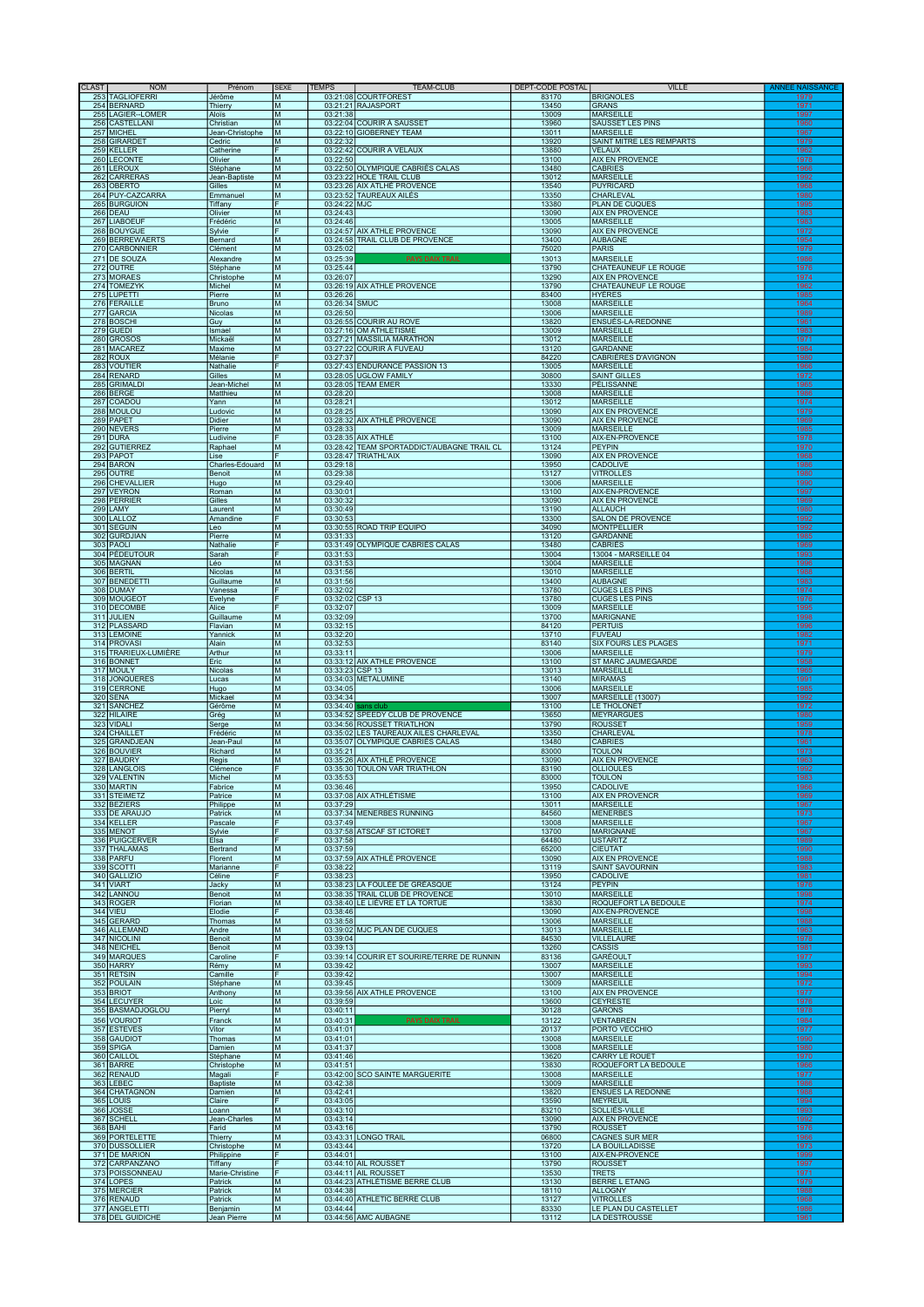| <b>NOM</b><br><b>CLAST</b>                 | Prénom                       | <b>SEXE</b> | <b>TFMPS</b>             | <b>TEAM-CLUB</b>                                                                 | DEPT-CODE POSTAL | VILLE                                           |                      |
|--------------------------------------------|------------------------------|-------------|--------------------------|----------------------------------------------------------------------------------|------------------|-------------------------------------------------|----------------------|
| 379 LACAZE                                 | Christian                    | Iм          |                          | 03:44:57 AMC AUBAGNE                                                             | 13400            | <b>AUBAGNE</b>                                  | 1970                 |
| 380 RIGOLIO<br>381 BOUTMEZ                 | Olivier<br>Joé               | Iм<br>M     | 03:45:09                 | 03:45:02 RCC SAINT MARTIN DE CRAU                                                | 13310<br>13800   | SAINT MARTIN DE CRAU<br><b>ISTRES</b>           | 1974<br>1995         |
| 382 MOREAU                                 | Flavie                       | F           | 03:45:13                 |                                                                                  | 75015            | <b>PARIS</b>                                    | 1996                 |
| 383 MANDRAL                                | Franck                       | M<br>M      | 03:45:45<br>03:46:05     |                                                                                  | 13790<br>13840   | <b>ROUSSET</b><br><b>ROGNES</b>                 | 1979<br>1962         |
| 384 MIKACIC<br>385 ARQUIER                 | Thierry<br>Laurent           | M           |                          | 03:46:07 LA FOULÉE DE GRÉASQUE                                                   | 13590            | MEYREUIL                                        | 1974                 |
| 386 BOMBACE                                | Patrice                      | M           |                          | 03:46:37 OCCP LA CIOTAT                                                          | 13600            | <b>LA CIOTAT</b>                                | 1979                 |
| 387 JULIEN<br>388 VOURIOT                  | Florian<br>Cédric            | M<br>M      | 03:46:59<br>03:47:20     |                                                                                  | 94120<br>31830   | FONTENAY-SOUS-BOIS (94)<br>PLAISANCE DU TOUCH   | 1992<br>1985         |
| 389 SALVADOR                               | Adrien                       | M           |                          | 03:47:43 METALUMINE                                                              | 13005            | <b>MARSEILLE</b>                                | 1991                 |
| 390 BONIFAY                                | Olivier                      | M           | 03:48:34                 |                                                                                  | 84510            | <b>CAUMONT SUR DURANCE</b>                      | 1971                 |
| 391 MOUNIER<br>392 DANI                    | Patrick<br>Frederic          | M<br>M      |                          | 03:48:41 RUNFORSWING<br>03:48:46 AUBAGNE TRAIL CLUB / SPORT ADDICT               | 13005<br>13400   | <b>MARSEILLE</b><br><b>AUBAGNE</b>              | 1962<br>1974         |
| 393 PROUST                                 | Eric                         | M           |                          | 03:48:46 AUBAGNE TRAIL CLUB                                                      | 13530            | <b>TRETS</b>                                    | 1968                 |
| 394 HAREL<br>395                           | Vincent                      | M           | 03:49:19                 |                                                                                  | 78310            | <b>MAUREPAS</b><br><b>PEYPIN</b>                | 1968                 |
| LEMASLE<br>396<br><b>CARBONNIER</b>        | Arnaud<br>Gabriel            | M<br>M      | 03:49:24<br>03:49:27     |                                                                                  | 13124<br>34070   | <b>MONTPELLIER</b>                              | 1974<br>1984         |
| 397<br>GRAVE                               | Olivier                      | M           | 03:49:29                 |                                                                                  | 83100            | <b>TOULON</b>                                   | 1965                 |
| 398<br><b>LEFEBVRE</b><br>399 PREVERT      | Cedric<br>Laurent            | M<br>M      | 03:49:50                 | 03:49:29 ALPT AVIGNON                                                            | 84000<br>83140   | <b>AVIGNON</b><br><b>SIX FOURS LES PLAGES</b>   | 1969<br>1968         |
| 400 REBOUL                                 | Jean-Luc                     | M           |                          | 03:49:59 COURIR A BOUC BEL AIR                                                   | 13320            | <b>BOUC BEL AIR</b>                             | 1965                 |
| 401 ALESSANDRINI<br>402 BOUBÉE DE GRAMONT  | Christian<br><b>Baptiste</b> | M<br>M      | 03:50:05                 | 03:50:04 JOGGING CLUB MARTIGUES                                                  | 13500<br>75015   | <b>MARTIGUES</b><br><b>PARIS</b>                | 1957<br>1999         |
| 403 BONNET                                 | Thomas                       | M           | 03:50:06                 |                                                                                  | 13006            | <b>MARSEILLE</b>                                | 1999                 |
| 404 PIERRE<br>405 MARAN                    | Patrick<br>Brian             | M<br>M      |                          | 03:50:14 JOGGING CLUB MARTIGUES<br>03:50:15 TEAM RAIDLIGHT                       | 13500<br>13119   | <b>MARTIGUES</b><br><b>ST SAVOURNIN</b>         | 1965<br>1983         |
| 406 CAMPOS                                 | Alice                        | F           | 03:50:20                 |                                                                                  | 13007            | <b>MARSEILLE</b>                                | 1990                 |
| 407<br><b>TIRAND</b>                       | Céline                       | F           | 03:50:31                 |                                                                                  | 13190            | <b>ALLAUCH</b>                                  | 1977                 |
| 408 DUPUY<br>409 TURLAN                    | Lionel<br>Sabine             | M<br>F      | 03:50:32 LFA             | 03:50:57 LA FOULÉE DE GRÉASQUE                                                   | 83910<br>13124   | <b>POURRIERES</b><br><b>PEYPIN</b>              | 1982<br>1971         |
| 410 VINCENT                                | Eric                         | M           |                          | 03:50:59 JOGGING CLUB DE MARTIGUES                                               | 13500            | <b>MARTIGUES</b>                                | 1962                 |
| 411 GASMI<br>412 CARAYOL                   | Ibtissam<br>Mathieu          | M           | 03:51:31                 | 03:51:02 TRAIL ATHLITUDE CUERS                                                   | 83400<br>30420   | HYÈRES<br><b>CALVISSON</b>                      | 1986<br>1987         |
| 413 LECOEUR                                | Loic                         | M           | 03:51:32                 |                                                                                  | 13590            | <b>MEYREUIL</b>                                 | 1970                 |
| 414 DUFAUT                                 | Hugo                         | M<br>F      | 03:51:35<br>03:51:38     |                                                                                  | 13008<br>13011   | <b>MARSEILLE</b>                                | 1989                 |
| 415 CALLOT<br>416 NEAU                     | Virginie<br>Cyril            | M           | 03:52:04                 |                                                                                  | 13820            | <b>MARSEILLE</b><br><b>ENSUES LA REDONNE</b>    | 1974<br>1974         |
| 417 VINCENT                                | Laure                        | F           |                          | 03:52:19 COURIR À FUVEAU                                                         | 13710            | <b>FUVEAU</b>                                   | 1981                 |
| 418 GARNIER<br>419 SOUKRATI                | Anthony<br>Jamel             | M<br>M      | 03:52:44                 | 03:53:01 OCCP LA CIOTAT                                                          | 44600<br>13600   | SAINT-NAZAIRE<br><b>LA CIOTAT</b>               | 1975<br>1980         |
| 420<br><b>GAZELLE</b>                      | Eric                         | M           |                          | 03:53:22 TEAM TRAIL COTE BLEUE                                                   | 13500            | CARRO                                           | 1964                 |
| 421<br><b>LOCHE</b><br>422                 | Denis                        | M           | 03:54:06<br>03:54:12     |                                                                                  | 13016            | MARSEILLE 16<br><b>SAUSSET LES PINS</b>         | 1973                 |
| <b>AGOSTINI</b><br>423<br>LUCAS            | Benoit<br>Xavier             | M<br>M      | 03:55:01                 |                                                                                  | 13960<br>13124   | <b>PEYPIN</b>                                   | 1984<br>1979         |
| 424 VALENTIN                               | Delphine                     |             | 03:55:08                 |                                                                                  | 13004            | <b>MARSEILLE</b>                                | 1982                 |
| 425 BRAS<br>426<br><b>QUANTIN</b>          | Laurent<br>Stephane          | M<br>M      |                          | 03:55:08 ATHLETIC CLUB DU LYONNAIS<br>03:55:19 AUBAGNE TRAIL CLUB / TEAM SPORT A | 69210<br>13580   | <b>L'ARBRESLE</b><br>LA FARE LES OLIVIERS       | 1981<br>1970         |
| 427 MUNSCH                                 | Thomas                       | M           | 03:55:20 RCC             |                                                                                  | 13310            | ST MARTIN DE CRAU                               | 1979                 |
| 428 FERNANDEZ<br>429 KOPEL                 | René<br>Davy                 | M<br>M      | 03:55:21 RCC             | 03:55:23 TRAIL CLUB DE PROVENCE                                                  | 13310            | SAINT MARTIN DE CRAU<br><b>MARSEILLE</b>        | 1968<br>1975         |
| 430 SAGGIORO                               | Olivier                      | M           | 03:55:33                 |                                                                                  | 13005<br>13008   | <b>MARSEILLE</b>                                | 1979                 |
| 431 EL ATRI                                | Anis                         | M           |                          | 03:55:38 BOXING CLUB HIPPO                                                       | 13127            | AIX-EN-PROVENCE                                 | 1977                 |
| 432 MAHIET<br>433 GRANJON                  | Virginie<br>Dominique        | F<br>M      |                          | 03:55:39 NWA COTE BLEUE<br>03:56:26 OMNISPORT HYEROIS ATHLÉTISME                 | 13820<br>83400   | <b>ENSUES LA REDONNE</b><br><b>HYÈRES</b>       | 1970<br>1964         |
| 434 DALICHOUX                              | Philippe                     | M           |                          | 03:56:44 ACS SALON DE PROVENCE                                                   | 13300            | SALON-DE-PROVENCE                               | 1965                 |
| 435 CHAZEL<br>436 PIETTRE                  | Aurélien<br>Sylvie           | M<br>F      | 03:56:52                 | 03:57:33 AMC AUBAGNE                                                             | 13880<br>13013   | <b>VELAUX</b><br><b>MARSEILLE</b>               | 1985<br>1955         |
| 437 GARRIGOS                               | Martizl                      | M           | 03:57:37                 |                                                                                  | 83210            | <b>SOLLIES VILLE</b>                            | 1963                 |
| 438 BOSCHI                                 | Sophie                       | ΙF<br>M     | 03:57:43                 | 03:57:41 COURIR AU ROVE                                                          | 13820<br>13105   | ENSUÈS-LA-REDONNE<br><b>MIMET</b>               | 1961<br>1987         |
| 439 SONTHONNAX<br>440 BOYER                | Mickaël<br><b>Beatrice</b>   | F           | 03:57:50                 | JRIR A BOUC BEL AIR                                                              | 13320            | <b>BOUC BEL AIR</b>                             | 1958                 |
| 441 ARNOULD                                | Lauren                       | F           | 03:58:29                 |                                                                                  | 13100            | <b>AIX EN PROVENCE</b>                          | 1982                 |
| 442 GOSMAIN<br>443 MATHURIN                | Anne<br>Patrick              | F<br>M      |                          | 03:58:29 CABRIES TRAIL CLUB<br>03:59:09 PATOUPISTOUTEAM                          | 13109<br>13390   | SIMIANE COLLONGUE<br><b>AURIOL</b>              | 1971<br>1971         |
| 444 BERNARD                                | Colas                        | M           | 04:00:07                 |                                                                                  | 69280            | <b>LYON</b>                                     | 1997                 |
| 445<br>CASTILLO<br>446<br>CAUDRON          | Guillaume<br><b>Mathieu</b>  | M<br>M      | 04:00:24<br>04:00:24     |                                                                                  | 13710<br>74800   | <b>FUVEAU</b><br>LA ROCHE-SUR-FORON             | 1976<br><u> 1989</u> |
| 447<br>MANIN                               | Frédéric                     | M           | 04:00:57                 |                                                                                  | 13012            | <b>MARSEILLE</b>                                | 1991                 |
| 448<br>GARBE                               | Jérémie                      | M           | 04:01:21                 | <b>CAVAL PERTUIS</b>                                                             | 13840            | <b>ROGNES</b>                                   | 1979                 |
| 449<br><b>JEANNOT</b><br>450 GAUSSEN-DENIE | Celine<br>Sophie             | IF          | 04:01:47                 | <b>GIOBERNEY TEAM</b><br>04:02:05 RELAYEURS DE GRANS                             | 13011<br>13300   | <b>MARSEILLE</b><br><b>SALON DE PROVENCE</b>    | 1979<br>1967         |
| 451 KARAKANIAN                             | Frédéric                     | M           |                          | 04:02:05 RELAYEURS DE GRANS                                                      | 13300            | <b>SALON DE PROVENCE</b>                        | 1966                 |
| 452 PARISI<br>453 ENJOLRAS                 | Antoine<br>Jean-Luc          | M<br>M      | 04:03:11 TAC             | 04:02:13 TEAM TRAIL VENELLES                                                     | 13770<br>83260   | <b>VENELLES</b><br><b>LA CRAU</b>               | 1963<br>1969         |
| 454 DUCASE                                 | Patrick                      | M           |                          | 04:03:17 COURIR LE MONDE 74                                                      | 83140            | <b>LA FARLEDE</b>                               | 1960                 |
| 455 TAGAWA<br>456 DE PAULA                 | Michel<br>Monique            | M           | 04:04:16 ABC             | 04:03:49 ENDURANCE PASSION 13                                                    | 13007<br>13580   | <b>MARSEILLE</b><br>LA FARE LES OLIVIERS        | 1952<br>1965         |
| 457 MONGE                                  | Marine                       | IF          |                          | 04:05:04 TOULON SPORTS NATURE                                                    | 83100            | <b>TOULONT</b>                                  | 2003                 |
| 458 HOPP                                   | Cédric                       | M           | 04:05:38                 |                                                                                  | 13109            | SIMIANE COLLONGUE                               | 1971                 |
| 459 COLLIN<br>460 DE PAULA                 | Matthieu<br>Dominique        | M<br>M      | 04:05:52<br>04:05:56 ABC |                                                                                  | 83110<br>13580   | SANARY SUR MER<br>LA FARE LES OLIVIERS          | 1975<br>1963         |
| 461 BRIEU                                  | Natalie                      |             |                          | 04:06:06 TRAIL CLUB DE L ETOILE                                                  | 13109            | <b>SIMIANE</b>                                  | 1980                 |
| 462 GAMEL<br>463 KELLER                    | Pierre-Louis<br>Christophe   | M<br>M      | 04:06:20<br>04:06:24     |                                                                                  | 13400<br>13008   | <b>AUBAGNE</b><br><b>MARSEILLE</b>              | 1997<br>1967         |
| 464 MARIE                                  | Johnatan                     | M           | 04:06:44                 |                                                                                  | 69009            | LYON <sub>9</sub>                               | 1996                 |
| 465 MARTINEZ<br>466 RUIZ                   | Jeremy<br>Richard            | M<br>M      | 04:07:02                 | 04:07:49 OLYMPIQUE CABRIÈS CALAS                                                 | 13595<br>13480   | <b>AIX EN PROVENCE</b><br><b>CABRIES</b>        | 1988<br>1961         |
| 467 VAUSSARD                               | Véréna                       | F           |                          | 04:07:50 RUNNING TPG                                                             | 74200            | THONON-LES-BAINS                                | 1975                 |
| 468 MAHIEU                                 | Rudy                         | M           | 04:07:54                 | <b>PAYS DAIX TRAIL</b>                                                           | 13480            | <b>CABRIES</b>                                  | 1982                 |
| 469 VORS<br>470 VASSEUR                    | Olivier<br>Gwladys           | M<br>F      | 04:08:23<br>04:08:23     |                                                                                  | 13009<br>13008   | <b>MARSEILLE</b><br><b>MARSEILLE</b>            | 1975<br>1978         |
| 471 VORS                                   | Perrine                      | F           | 04:08:24                 |                                                                                  | 13009            | <b>MARSEILLE</b>                                | 1979                 |
| 472 HUSS<br>473 GEOFFROY                   | Suzanne<br>Charles           | F<br>M      |                          | 04:08:25 COURIR A SAUSSET<br>04:09:01 USSE ST EGREVE                             | 13500<br>38120   | <b>MARTIGUES</b><br><b>SAINT EGREVE</b>         | 1969<br>1972         |
| 474 VIANT                                  | Marine                       | F           |                          | 04:09:19 LONGOTRAIL                                                              | 06270            | VILLENEUVE LOUBET                               | 1991                 |
| 475<br><b>CHELINI</b><br>476 CERVERA       | Alexia<br>Amandine           | F<br>F      | 04:09:37                 | 04:09:28 TEAM BERTAGNE                                                           | 13390<br>13013   | <b>AURIOL</b><br><b>MARSEILLE</b>               | <u> 2000</u><br>1993 |
| 477 DOL                                    | Thierry                      | M           | 04:09:58                 | <b>GRIZZLY TRAIL</b>                                                             | 83500            | LA SEYNE SUR MER                                | 1970                 |
| 478 GOURBIERE                              | Annechristelle               |             |                          | 04:09:58 GRIZZLY TRAIL                                                           | 83500            | LA SEYNE SUR MER                                | 1980                 |
| 479 GOETTELMANN<br>480 MARCHAL             | Séverine<br>Jean-Pierre      | M           | 04:10:16                 | 04:10:03 TEAM RACLETTE                                                           | 13008<br>13100   | <b>MARSEILLE</b><br><b>AIX EN PROVENCE</b>      | 1977<br>1955         |
| 481 CASTELLANI                             | Joëlle                       | F           |                          | 04:10:41 COURIR À SAUSSET                                                        | 13960            | <b>SAUSSET LES PINS</b>                         | 1961                 |
| 482 BONNIN<br>483 GUILLEN                  | Nicolas<br>Zuniga            | M<br>M      | 04:11:11                 | 04:12:21 RCC SAINT MARTIN DE CRAU                                                | 13680<br>13310   | <b>LANCON PROVENCE</b><br>SAINT MARTIN DE CRAU  | 1980<br>1986         |
| 484 BERARD                                 | Maxime                       | M           | 04:13:11                 |                                                                                  | 30400            | VILLENEUVE LES AVIGNON                          | 1988                 |
| 485 GUYONNET<br>486 ECHEVIN                |                              | M           |                          |                                                                                  | 34160<br>12100   | <b>SAUSSINES</b><br>MILLAU                      | 1992                 |
|                                            | Emmanuel                     |             | 04:13:40                 |                                                                                  |                  |                                                 | 1989                 |
| 487 MUNOZ                                  | Maxime<br>Stephane           | M<br>M      | 04:13:41<br>04:14:00     |                                                                                  | 13290            | <b>AIX-EN-PROVENCE</b>                          | 1979                 |
| 488 MAUREL                                 | Muriel                       | F           |                          | 04:14:00 TRAILERS DU PIC SAINT LOUP                                              | 34380            | SAINT-MARTIN-DE-LONDRES 34                      | 1968                 |
| 489 WISNIEWSKI<br>490 BOASSO               | Virginie<br>Marie-Madeleine  | F           |                          | 04:14:09 OLYMPIQUE CABRIÈS CALAS<br>04:14:10 OLYMPIQUE CABRIÈS CALAS             | 13090<br>13016   | AIX-EN-PROVENCE<br><b>MARSEILLE</b>             | 1974<br>1972         |
| 491 SAPIEN                                 | Jean-Michel                  | M           |                          | 04:14:41 CSE ADISSEO                                                             | 03310            | <b>NÉRIS LES BAINS</b>                          | 1952                 |
| 492 SAPIEN                                 | Julien                       | M           | 04:14:42                 |                                                                                  | 31500            | <b>TOULOUSE</b>                                 | 1982                 |
| 493 GIL<br>494 FRANCESCHINI                | Patrick<br>Camille           | M<br>F      | 04:16:01                 | 04:15:32 ATSCAF ST VICTORET                                                      | 30240<br>13004   | LE GRAU DU ROI<br><b>MARSEILLE</b>              | 1966<br>1983         |
| 495 GIANVITI                               | Céline                       | F           | 04:16:07                 |                                                                                  | 13580            | LA FARE LES OLIVIERS                            | 1974                 |
| 496 JORGE<br>497 BOUZIAT                   | Christophe<br>Lorlyne        | M<br>F      | 04:18:18                 | 04:19:18 FALICOUN TRAIL PLAISIR                                                  | 91600<br>06000   | <b>SAVIGNY SUR ORGE</b><br><b>NICE</b>          | 1980<br>1971         |
| 498 MARRON                                 | Sebastien                    | M           |                          | 04:22:30 PATOUPISTOUTEAM                                                         | 13400            | <b>AUBAGNE</b>                                  | 1976                 |
| 499 KOPACZ<br>500 BLAYNEY                  | David                        | M<br>F      | 04:23:30                 | 04:22:30 OLYMPIQUE CABRIÈS CALAS                                                 | 13480            | <b>CABRIÈS</b>                                  | 1977                 |
| 501 AZEMARD                                | Fanny<br>Olivier             | M           |                          | 04:24:54 FOULÉE SALONAISE                                                        | 13001<br>13300   | <b>MARSEILLE 01</b><br><b>SALON DE PROVENCE</b> | 1988<br>1973         |
| 502 TOSOLINI<br>503 BRUTINEL HUGUES        | Christophe<br>Chrystelle     | M           |                          | 04:25:14 MJC PLAN DE CUQUES<br>04:26:20 LA BELLE ET LA BÊTE                      | 13013<br>13270   | <b>MARSEILLE</b><br><b>FOS SUR MER</b>          | 1969<br>1977         |